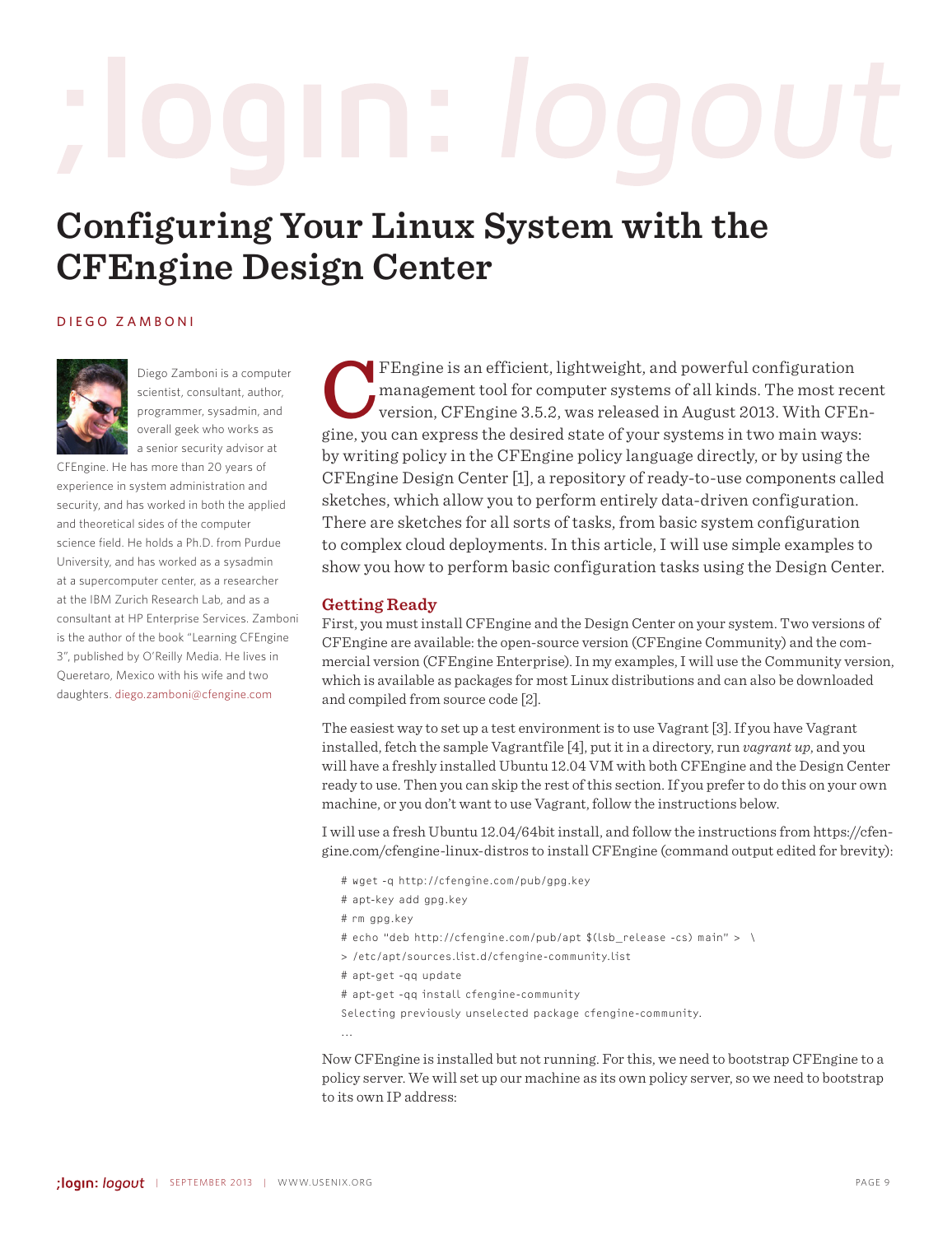# Configuring Your Linux System with the CFEngine Design Center

### # ifconfig eth0

```
eth0 Link encap:Ethernet HWaddr 08:00:27:fe:aa:af
        inet addr:10.0.2.15 Bcast:10.0.2.255 Mask:255.255.255.0
...
# /var/cfengine/bin/cf-agent --bootstrap 10.0.2.15
2013-08-19T22:25:53+0000 notice: Q: "...f-serverd"": 2013-08-
19T22:25:53+0000 notice: Server is starting...
2013-08-19T22:25:53+0000 notice: R: This host assumes the 
role of policy server
2013-08-19T22:25:53+0000 notice: R: Updated local policy from 
policy server
2013-08-19T22:25:53+0000 notice: R: Started the server
2013-08-19T22:25:53+0000 notice: R: Started the scheduler
2013-08-19T22:25:53+0000 notice: Bootstrap to '10.0.2.15' 
completed successfully!
```
Now CFEngine is running, which you can verify by looking at the running processes:

| $#$ ps $ax$   grep cf- |     |                                    |
|------------------------|-----|------------------------------------|
| $1869$ ?               | Ss. | 0:00 /var/cfengine/bin/cf-execd    |
| $1875$ ?               | Ss. | 0:00 /var/cfengine/bin/cf-serverd  |
| $1889$ ?               | S.s | 0:00 /var/cfengine/bin/cf-monitord |

From now on, the CFEngine command *cf-agent* will run every five minutes to execute its policies. In this article, I will not go into more detail about how CFEngine works, but rather show you how you can use the CFEngine Design Center to configure your system without having to write CFEngine policies. The Design Center is hosted on GitHub [5], and its repository includes both the sketches and the tools used to manage them. We will clone the repository using *git*:

```
# apt-get -qq install git libterm-readline-gnu-perl
# cd /var/cfengine/
# git clone https://github.com/cfengine/design-center
Cloning into 'design-center'...
...
```
## **Using the CFEngine Design Center**

Now we are ready to start using the Design Center. From the command line, the *cf-sketch* tool is the main way to manage Design Center sketches on your systems. CFEngine Enterprise includes a GUI for the Design Center, but for now we will stick to the command-line tools.

First, we need to run *cf-sketch*, which will put us in an interactive prompt:

# cd /var/cfengine/design-center/tools/cf-sketch/ # ./cf-sketch.pl Welcome to cf-sketch version 3.5.0b1. CFEngine AS, 2013.

Enter any command to cf-sketch, use 'help' for help, or 'quit' or '^D' to quit.

#### cf-sketch> \_

You can type *help* at this prompt to see all the commands available. In particular, you can type *search* to produce a listing of all the sketches available in the repository. For now, we will dive straight into the configuration of our system.

Let's look at some of the system configuration sketches available in the Design Center:

cf-sketch> search system

The following sketches match your query:

System::Logrotate Manage log rotation settings System::Routes Manage system routes System::Sudoers Sets defaults and user permissions in the sudoers fileSystem::Syslog Configures syslog System::access Manage access.conf values System::config\_resolver Configure DNS resolver System::cron Manage crontab and /etc/cron.d contents System::etc\_hosts Manage /etc/hosts System::motd Configure the Message of the Day System::set hostname Set system hostname. Domain name is also set on Mac, Red Hat and and Gentoo derived distributions (but not Debian). System::sysctl Manage sysctl values System::tzconfig Manage system timezone configuration

First we will configure the system timezone. For this, we will use the *System::tzconfig* sketch. We can use the *info* command to get detailed information about the sketch, including the parameters it uses:

cf-sketch> info -v System::tzconfig

The following sketches match your query:

Sketch System::tzconfig

Description: Manage system timezone configuration Authors: Nick Anderson <nick@cmdln.org>, Ted Zlatanov <tzz@ lifelogs.com> Version: 1.2 License: MIT Tags: cfdc Installed: No Parameters: For bundle set timezone: string zoneinfo: string Return values: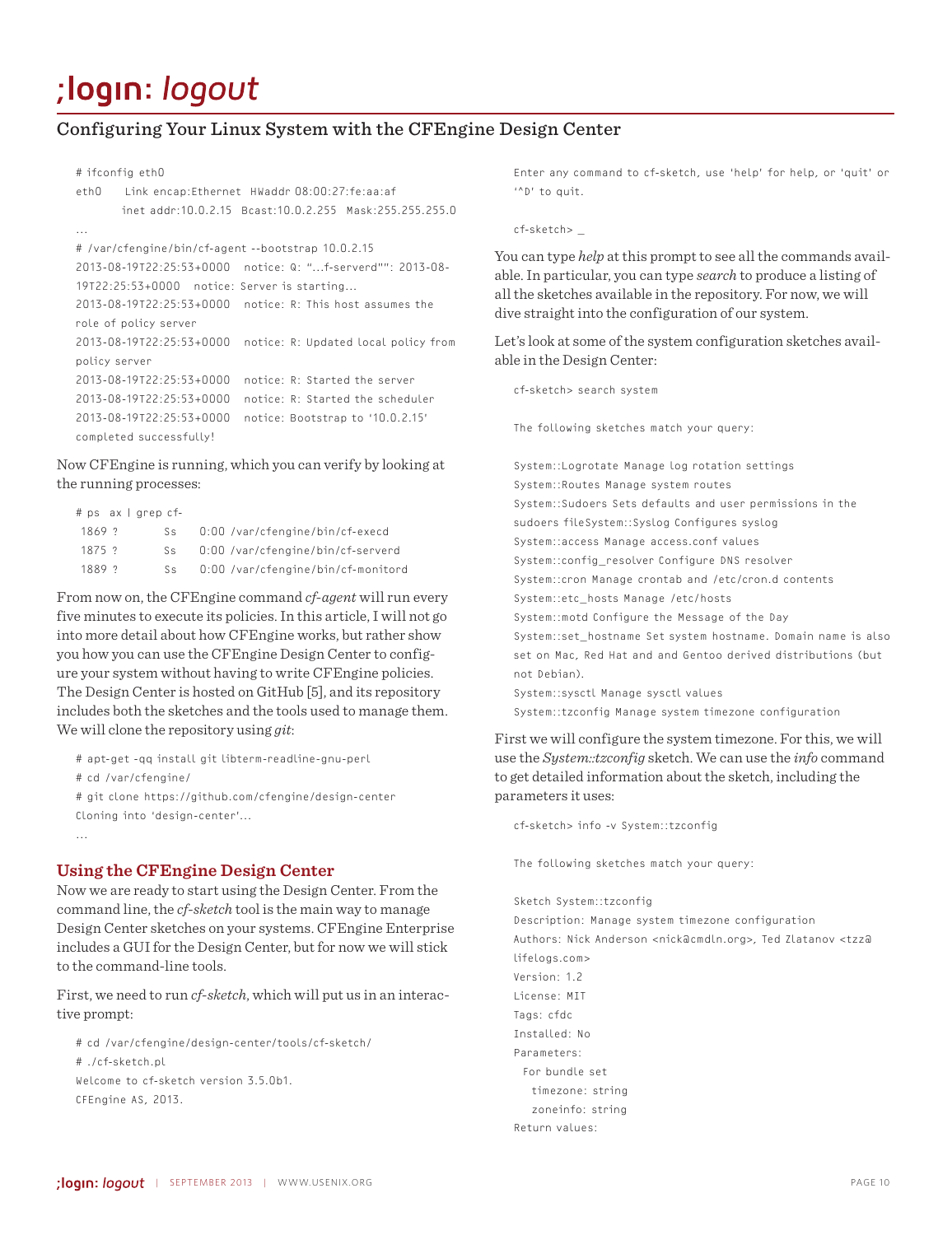# Configuring Your Linux System with the CFEngine Design Center

Bundle set: [ timezone ]

#### The first step is to install it:

cf-sketch> install System::tzconfig

Sketch System::tzconfig installed under /var/cfengine/ masterfiles/sketches.

We can verify that the sketch has been installed using the *list* command. Note that a couple of library sketches were automatically installed as dependencies of *System::tzconfig*:

cf-sketch> list

The following sketches are installed:

CFEngine::dclib Design Center standard library CFEngine::stdlib The portions of the CFEngine standard library (also known as COPBL) that are compatible with 3.4.0 releases System::tzconfig Manage system timezone configuration

Next, we need to define a parameter set for our sketch, which contains the values of the parameters needed by the sketch (enter your own timezone instead of the one shown here):

cf-sketch> define params System::tzconfig

Please enter a name for the new parameter set (default: System::tzconfig-set-000): **tzconfig1**

Querying configuration for parameter set 'tzconfig1' for bundle  $e^+e^-$ 

Please enter parameter timezone.

(enter STOP to cancel)

timezone : **Mexico/General**

Please enter parameter zoneinfo. (enter STOP to cancel)

zoneinfo : **/usr/share/zoneinfo**

Defining parameter set 'tzconfig1' with the entered data. Parameter set tzconfig1 successfully defined.

Now we need to define an environment, which is short for "set of conditions under which a sketch will be executed with certain parameters". The conditions are expressed as CFEngine class expressions, so they can represent arbitrary conditions on the system, either automatically detected by CFEngine or set by your own CFEngine policies. For our example, we will activate our sketches in all Linux machines, so we will use the *linux* class, which is automatically set by CFEngine when it runs on a Linux host:

cf-sketch> define env

Please enter a name for the new environment: **env\_linux**

I will now prompt you for the conditions for activation, test, and verbose mode that will be associated with environment 'env\_linux'. Please enter them as CFEngine class expressions. Please enter the activation condition: **linux** Please enter the test condition: **!any** Please enter the verbose condition: **!any** Environment 'env\_linux' successfully defined.

Now all we need to do is activate our sketch, telling it that we want to run it with the parameter set we defined, on all Linux machines:

cf-sketch> activate System::tzconfig tzconfig1 env\_linux

Using generated activation ID 'System::tzconfig-1'. Using existing parameter definition 'tzconfig1'. Using existing environment 'env\_linux'. Activating sketch System::tzconfig with parameters tzconfig1.

Note that both parameter sets and environments have names, and all that the activate command does is "tie together" a sketch, a parameter set, and an environment.

After we have activated a sketch, we need to deploy and execute it, which can be done as a one-time operation using the run command (mostly for testing your parameters). Note the change in the system timezone before and after the sketch executes:

# date Tue Aug 20 06:40:29 UTC 2013 #./cf-sketch.pl

cf-sketch> list activations

The following activations are defined:

Activation ID System::tzconfig-1 Sketch: System::tzconfig Parameter sets: [ tzconfig1 ] Environment: 'env\_linux'

cf-sketch> run

Runfile /var/cfengine/masterfiles/cf-sketch-runfile-standalone. cf successfully generated.

Now executing the runfile with: /usr/local/sbin/cf-agent -f / var/cfengine/masterfiles/cf-sketch-runfile-standalone.cf

2013-08-20T06:40:47+0000 notice: R: System timezone updated to Mexico/General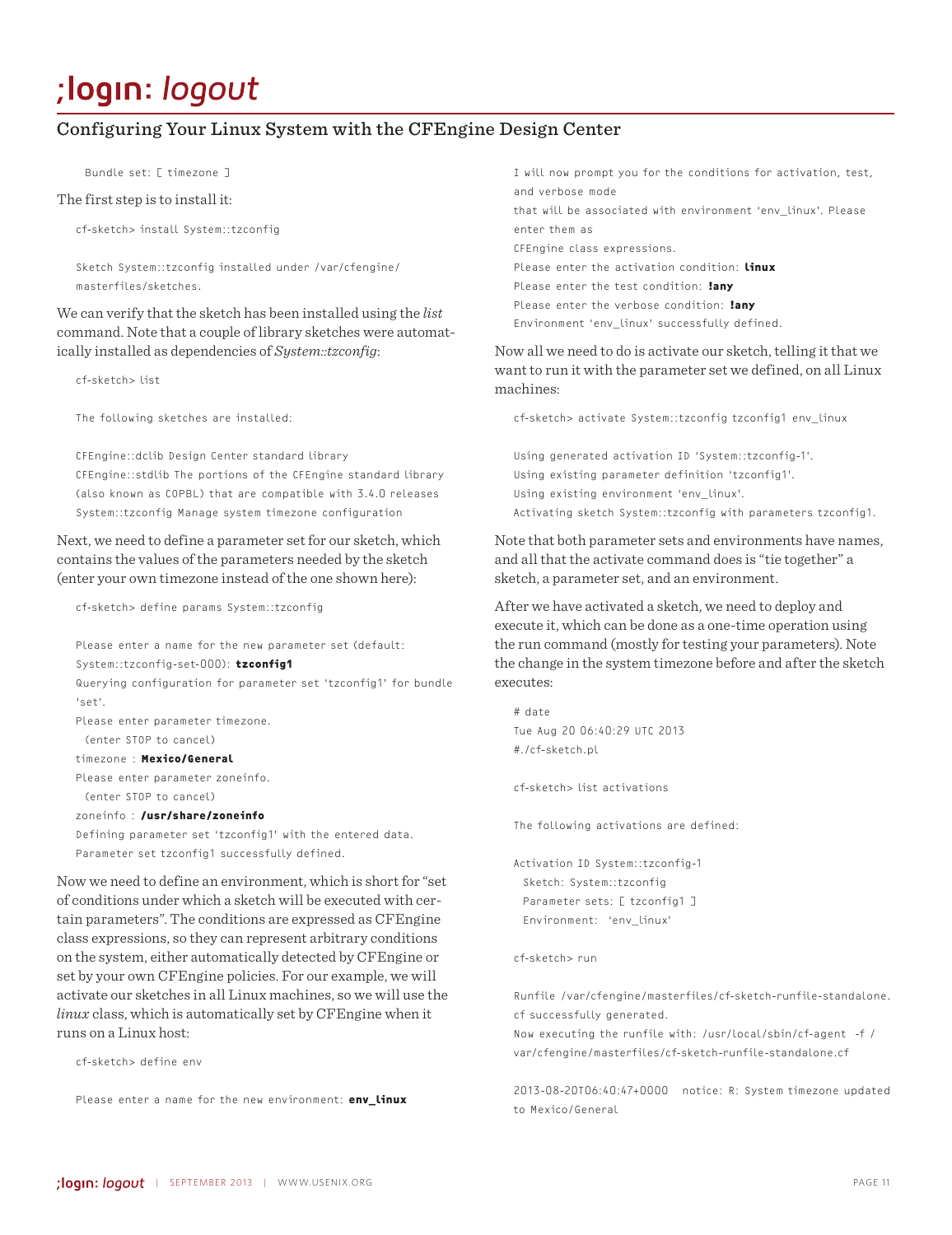# Configuring Your Linux System with the CFEngine Design Center

cf-sketch> # date Tue Aug 20 01:40:51 CDT 2013

Of course, you don't want to run the sketches manually, when the purpose of CFEngine is to keep your systems automatically configured. To automate the process, we must incorporate the execution of the sketches into the periodic execution of CFEngine by using the deploy command:

cf-sketch> deploy

Runfile /var/cfengine/masterfiles/cf-sketch-runfile.cf successfully generated.

In the current release of CFEngine, we must make one change to the included CFEngine policy files in order for the sketches to be properly loaded. Open the */var/cfengine/masterfiles/ promises.cf* file and find this section:

 # COPBL/Custom libraries. Eventually this should use wildcards.

@(cfengine\_stdlib.inputs),

 # Design Center # MARKER FOR CF-SKETCH INPUT INSERTION "cf-sketch-runfile.cf",

Because sketches load their own libraries, we must comment out the line that loads the CFEngine standard library and add a line that loads sketch-required files. The end result looks like this:

 # COPBL/Custom libraries. Eventually this should use wildcards.

- # @(cfengine\_stdlib.inputs),
- # Design Center # MARKER FOR CF-SKETCH INPUT INSERTION "cf-sketch-runfile.cf", @(cfsketch\_g.inputs),

Now the sketch we activated will be executed every five minutes to check whether anything needs to be fixed. If you manually change the timezone of your system, you will notice that within five minutes it will change back to the one you configured in the sketch.

We will now configure two additional sketches for basic system configuration tasks, following the same install-parameters-activate sequence we already saw. First, we will use CFEngine to maintain our */etc/motd* file:

cf-sketch> install System::motd

Sketch System::motd installed under /var/cfengine/masterfiles/ sketches.

cf-sketch> define params System::motd

Please enter a name for the new parameter set (default:

System::motd-entry-000): **motd1**

Querying configuration for parameter set 'motd1' for bundle 'entry'.

Please enter parameter motd (Message of the Day (aka motd)). (enter STOP to cancel)

motd : **This sytem is managed by CFEngine. Go away!**

Please enter parameter motd path (Location of the primary, often only, MotD file).

(enter STOP to cancel)

motd\_path [/etc/motd]: **/etc/motd**

Please enter parameter prepend\_command (Command output to prepend to MotD).

(enter STOP to cancel)

prepend\_command [/bin/uname -snrvm]: **/bin/uname -snrvm** Please enter parameter dynamic\_path (Location of the dynamic part of the MotD file).

(enter STOP to cancel)

dynamic\_path :

Please enter parameter symlink\_path (Location of the symlink to the motd file).

(enter STOP to cancel)

symlink\_path :

Defining parameter set 'motd1' with the entered data. Parameter set motd1 successfully defined.

cf-sketch> activate System::motd motd1 env\_linux

Using generated activation ID 'System::motd-1'. Using existing parameter definition 'motd1'. Using existing environment 'env\_linux'. Activating sketch System::motd with parameters motd1.

Note that we do not need to define additional environments for these sketches; they are being activated using the same *env\_linux* environment we prepared previously.

We will also use CFEngine to maintain some security-related parameters in the system's sshd configuration:

cf-sketch> install Security::SSH

Sketch Security::SSH installed under /var/cfengine/masterfiles/ sketches.

cf-sketch> define params Security::SSH